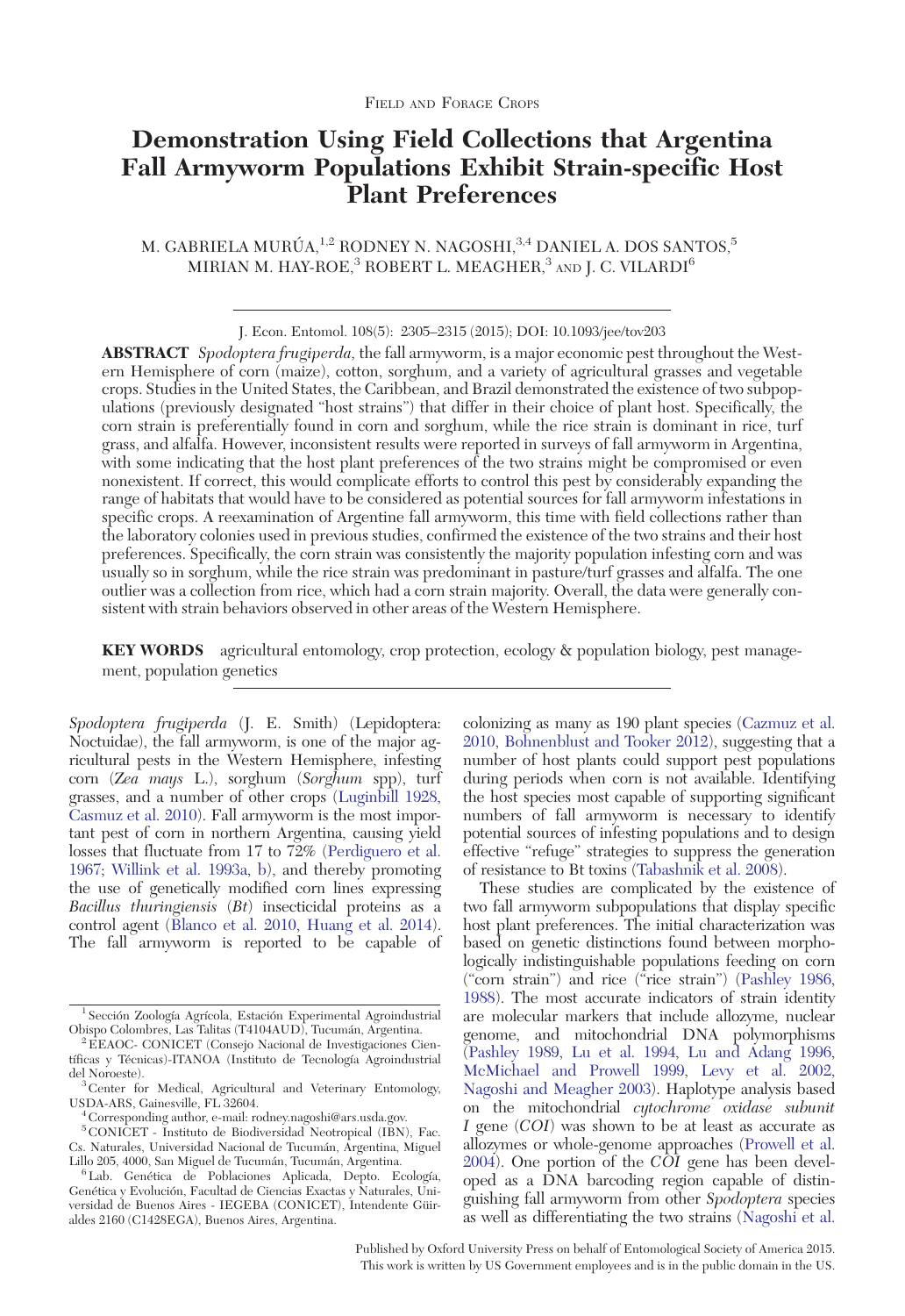$2011$ ). A genomic marker of strain identity is the  $Tpi$ gene, which lies on the Z-chromosome and encodes for the enzyme triose phosphate isomerase ([Nagoshi](#page-9-0) [2010](#page-9-0)). In previous studies, we showed that the strain designations based on Tpi gave results generally consistent with COI, making it a useful method to confirm strain identifications [\(Nagoshi 2010,](#page-9-0) [2012](#page-9-0)).

The possibility that only a subpopulation of fall armyworm is a consistent pest of corn could simplify the identification of potential infestation sources if, for example, the corn strain is more limited in its host plant usage. Studies of populations from the United States and Brazil demonstrated a significantly higher proportion of corn strain larvae on sorghum and cotton  $\overline{(Gosypium\textit{hirsutum L.)}}$  and a large rice strain majority on alfalfa (Medicago sativa L.) and forage grasses (Cynodon spp.) [\(Nagoshi and Meagher 2004a](#page-9-0), [Prowell](#page-10-0) [et al. 2004](#page-10-0), [Nagoshi et al. 2007a,](#page-9-0) Juárez et al. 2012). This association of the strains with specific plants is not absolute, with genetic markers of the opposing strain frequently observed as a minority component of collections from corn strain- or rice strain-preferred hosts ([Prowell et al. 2004,](#page-10-0) [Jua´rez et al. 2012,](#page-9-0) [Nagoshi et al.](#page-9-0) [2012](#page-9-0)). Nevertheless, surveys performed over multiple years and locations in the United States and Brazil have consistently shown strong biases in the distribution of strain-specific genetic markers in specimens collected from corn versus turf/pasture grasses ([Nagoshi](#page-9-0) [and Meagher 2004b;](#page-9-0) [Nagoshi et al. 2007b](#page-9-0); [Machado](#page-9-0) [et al. 2008;](#page-9-0) [Nagoshi 2010](#page-9-0), [2012](#page-9-0)).

We first surveyed Argentine fall armyworm populations by examining laboratory colonies derived from corn, sorghum, or rice plant hosts that were two generations removed from the original field collections ([Nagoshi et al. 2012\)](#page-9-0). The results indicated that the expected host plant preferences of the two strains were generally observed in the Argentina populations, indicating that the corn strain was the primary fall armyworm subpopulation infesting corn. However, another study that was also dependent on colonies showed more variable results (Juárez et al. 2012). In this case, out of 18 colonies tested derived from corn, sorghum, or rice, only 8 showed the expected COI marker association between strain and host plant. Given these inconsistencies, it is uncertain whether the genetically defined strains in Argentina are showing the expected host preference behavior.

One possible explanation for the conflicting results is that even short-term artificial rearing might have unforeseen effects on haplotype frequencies. These include founder effects and unintended selection for certain genotypes [\(Arias et al. 2005](#page-8-0), [Liu et al. 2015](#page-9-0)). To address these concerns, we performed another survey of Argentina fall armyworm populations using fieldcollected specimens from corn, sorghum, alfalfa, and rice host plants over a large geographical area. The use of field collections avoids the potential influences of artificial rearing. In addition, a preliminary statistical analysis was performed to assess the feasibility of correlating the geographical distribution of the two strains with climatic regions.

## Materials and Methods

Insect Collections. Fall armyworm larvae were collected from commercial and subsistence farming fields in 11 Argentine provinces. The crops sampled were corn, rice, sorghum [(Sorghum bicolor (L.) Moench ssp. bicolor)], alfalfa, and different wild grasses [Bermuda grass, Cynodon dactylon (L.), Guinea grass, Megathyrsus maximum (Jacq.)] that were collectively labeled as "grasses" ([Fig. 1](#page-2-0); [Table 1\)](#page-2-0). Collections took place in February 2012. At each sampling site, a minimum of 250 larvae (from instars 3-6) were collected and placed individually in glass tubes (12 cm in height and 1.5 cm in diameter) in addition to leaves of the host plant.

Fall Armyworm Sample Preparation. Fieldcollected larvae were preserved in 70% ethanol until DNA isolation or were placed in growth chambers under controlled conditions  $[27 \pm 2^{\circ}C, 70-75\% \text{ RH}]$ , 14:10 (L:D) h photoperiod] until adult emergence. The adults were conserved dry until DNA isolation. Late larval instars and adults were examined using taxonomic morphological markers to confirm that all individuals were fall armyworm. Sampled insects from each of these populations were deposited as voucher specimens at the collection of Sección Zoología Agrícola, Estación Experimental Agroindustrial Obispo Colombres, Tucumán, Argentina.

DNA Isolation and PCR Analysis. Genomic/ mitochondrial DNA for use in PCR amplifications were isolated from individual specimens using Zymo-Spin III columns (Zymo Research, Orange, CA) as described previously ([Nagoshi et al. 2007b](#page-9-0)). PCR amplification for all reactions used the profile: 94°C  $(1 \text{ min})$ ; followed by 32 cycles of 92 $^{\circ}$ C (30 sec), 56 $^{\circ}$ C (30 sec), and 72 $^{\circ}$ C (1 min); and a final segment of 72 $^{\circ}$ C for 3 min. All primers used were synthesized by Integrated DNA Technologies (Coralville, IA). Amplification of the COI region used the primer pairs COI-45F (5'-TTCGAGCTGAATTAGGGACTC-3') and COI- $1058R$ -ACACCTGTTAATCCTCCTACAG-3'). Amplification of the Tpi gene used primers Tpi-632F (5'-GGTTGCCCATGCTCTTGAGTCCGGACT-

GAAG-3') and Tpi-1195R (5'-AGTCACTGACCCAC-CATACTG-3'). Digestions with restriction enzymes (New England Biolabs, Beverly, MA) used manufacturer-provided buffers. Each reaction used 10-20 units of restriction enzyme and was incubated at 37°C for 3h to overnight. For gel electrophoresis, 6 µl of 6X gel loading buffer was added to each reaction and the entire sample run on a 2% agarose horizontal gel containing GelRed (Biotium, Hayward, CA) in 0.5X Trisborate buffer (TBE, 45 mM Tris base, 45 mM boric acid, 1 mM EDTA pH 8.0). Fragments were visualized on a long-wave UV light box using the Alpha Imager Mini photodocumentation system (Cell Biosciences Inc., Santa Clara, CA).

Fall Armyworm Strain Analysis. PCR amplification of COI sequences using the primers COI-45F/ COI-1058R produce a 958-bp amplified product that contains an MspI site at two locations, one specific to the rice strain and the other to the corn strain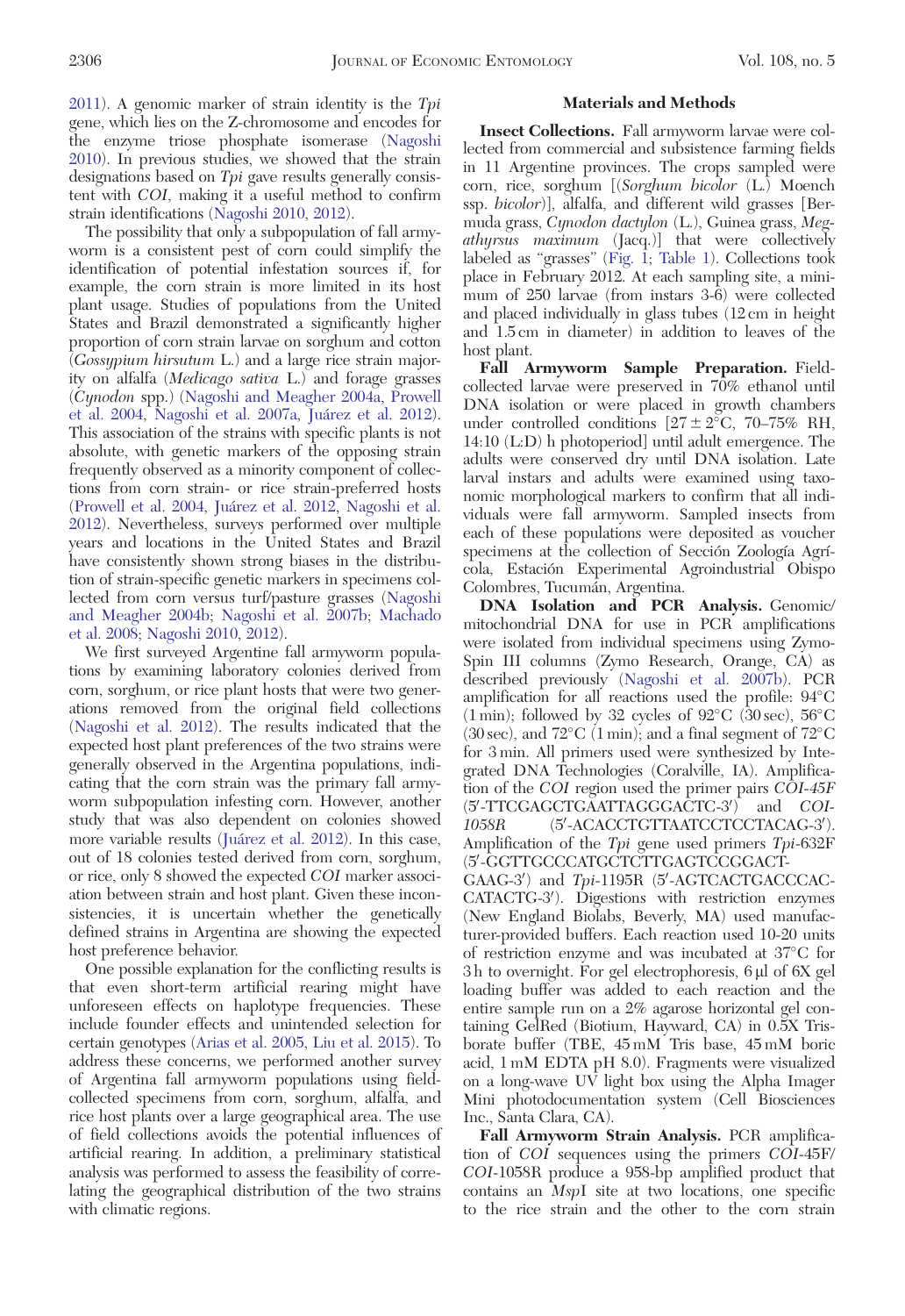<span id="page-2-0"></span>

Fig. 1. Map of locations in Argentina where fall armyworm larvae were collected. Abbreviations of provinces, BUE: Buenos Aires, CAT: Catamarca, CHA: Chaco, CORD: Córdoba, COR: Corrientes, MI: Misiones, SAL: Salta, SFE: Santa Fé, SDE: Santiago del Estero, TUC: Tucumán. Numbers identify site locations as described in Table 1. Rice-strain plant hosts (square) indicate larvae collected from rice, pasture grasses, or alfalfa. Corn-strain plant hosts (circle) indicate collections from corn or sorghum. Asterisks ( \*) indicate collections from different plant hosts in the same location.

|  |  |  |  | Table 1. Location information for the sampling sites |
|--|--|--|--|------------------------------------------------------|
|--|--|--|--|------------------------------------------------------|

| Site           | Province                  | Nearest City           | Longitude  | Latitude   | Host plant    |
|----------------|---------------------------|------------------------|------------|------------|---------------|
| 1              | Tucumán (TUC)             | <b>Vipos</b>           | $-65,3000$ | $-26.4667$ | Alfalfa       |
| $\overline{2}$ | Buenos Aires (BUE)        | Pergamino              | $-60.6641$ | $-33.7026$ | Grasses       |
| 3              | Córdoba (CORD)            | San Francisco          | $-62.2298$ | $-31.4264$ | Grasses       |
| 4              | Tucumán (TUC)             | La Cocha               | $-65,5001$ | $-27.7484$ | Grasses       |
| 5              | Santiago del Estero (SDE) | Fernández              | $-63.7942$ | $-27.9671$ | Sorghum       |
| 6              | Santiago del Estero (SDE) | Bandera                | $-62.4833$ | $-28.7222$ | Sorghum       |
|                | Santa Fé (SFE)            | Margaritas             | $-60.2502$ | $-29.6807$ | Sorghum       |
| 8              | Misiones (MI)             | Cerro Azul             | $-55.4386$ | $-27.6574$ | Corn          |
| 9              | Corrientes (COR)          | Santo Tomé             | $-56.1078$ | $-28.4497$ | Sorghum       |
| 10             | Chaco (CHA)               | Concepción del Bermejo | $-60.8855$ | $-26.6299$ | Sorghum       |
| 11             | Santiago del Estero (SDE) | San Pedro              | $-65.1619$ | $-27.9801$ | Sorghum       |
| 12             | Tucumán (TUC)             | La Cocha               | $-65,5001$ | $-27.7484$ | Corn          |
| 13             | Salta (SAL)               | Las Lajitas            | $-64.1871$ | $-24.8806$ | $_{\rm Corn}$ |
| 14             | Salta (SAL)               | Coronel Cornejo        | $-64.7981$ | $-23.8257$ | $_{\rm Corn}$ |
| 15             | Corrientes (COR)          | Scorza Cue             | $-57.9755$ | $-27.3412$ | Rice          |
| 16             | Chaco (CHA)               | Gancedo                | $-61.6641$ | $-27.4865$ | $_{\rm Corn}$ |
| 17             | Santa Fé (SFE)            | Ceres                  | $-62.0936$ | $-29.7222$ | Sorghum       |
| 18             | Catamarca (CAT)           | Los Altos              | $-65.3996$ | $-28.1412$ | $_{\rm Corn}$ |

Sites are numbered in order of ascending sample score as determined by correspondence analysis (CA). Pasture and turf grass host plants are of mixed species and are generically labeled "grasses".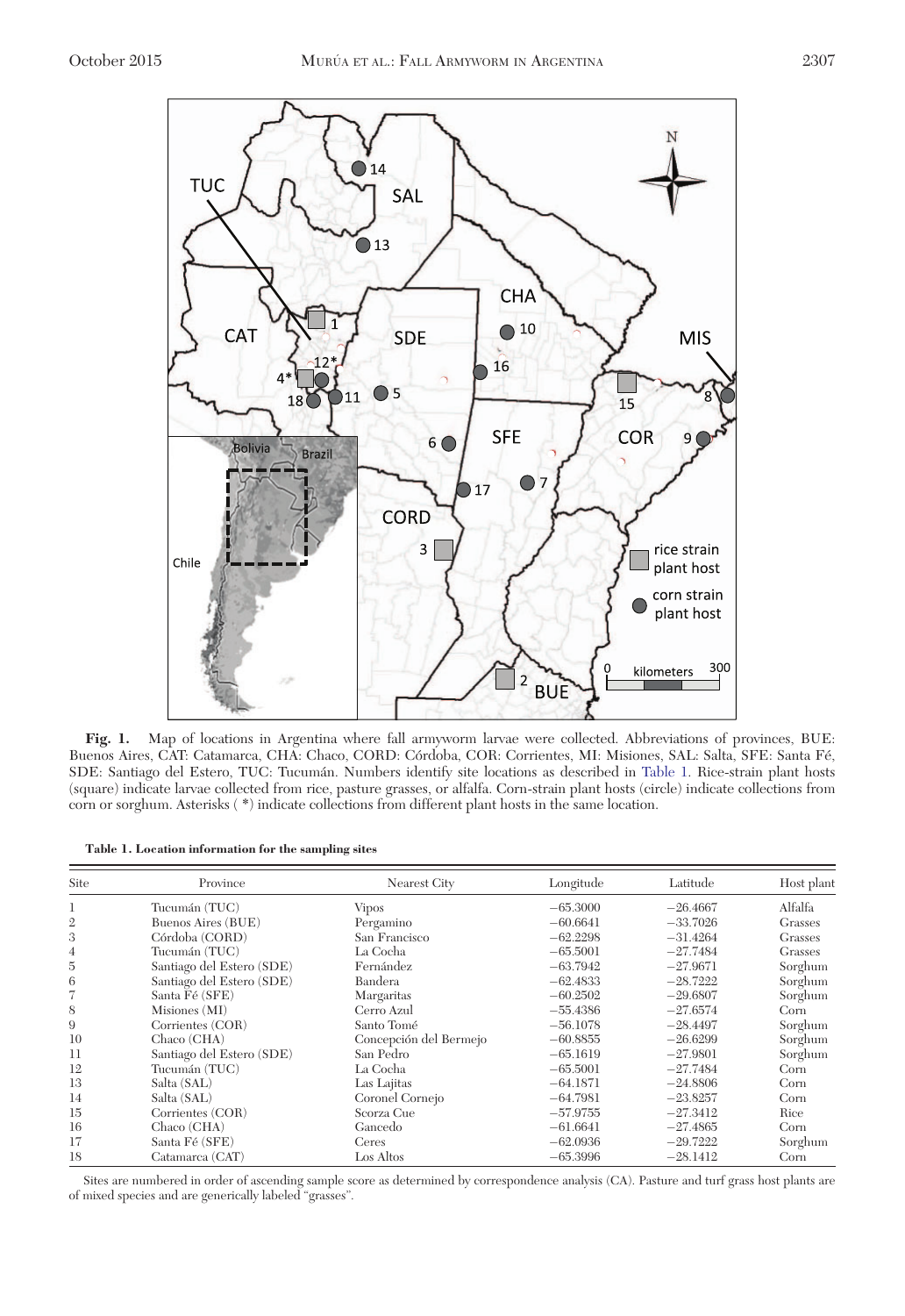

Fig. 2. Diagrams of the regions from the COI and Tpi genes used for the strain analysis. A: Region of the COI gene used for strain identification with location of the two strain-specific MspI sites indicated. B: Portion of the fall armyworm Tpi gene including exon-4  $(A+B)$ , intron-4  $(C)$ , and a part of exon-5  $(D)$ . Number of base pairs from the diagram origin  $(0)$  for selected sites is shown. Block arrows designate locations and directions of primers used for PCR amplification. Gel pictures show strainspecifying bands produced by digestion of the PCR product with the restriction enzyme MspI. Letters indicate interpretation of fragment based on diagram. CS: corn-strain-specific. RS: rice-strain-specific.

(Fig. 2A). Digestion by MspI produces diagnostic banding patterns of 319 bp and 639 bp associated with the rice strain (COI-RS) or 456 bp and 502 bp for the cornstrain (COI-CS) haplotypes ([Meagher and Nagoshi](#page-9-0) [2010](#page-9-0)). This method has the advantage of requiring MspI activity to occur to diagnose the strain. Therefore, the failure of the enzyme to digest an existing site, perhaps the most likely potential technical artifact, would result in a single 958-bp band that is distinguishable from the strain diagnostic patterns. This was only rarely observed, and in each case was resolved by repeating the PCR and restriction digest. Analysis of the MspI restriction digest pattern was shown to be as accurate as DNA sequencing for determining strain identity in specimens from the United States, Puerto Rico, and Brazil [\(Nagoshi 2012](#page-9-0)). It has the additional advantage of being much faster and less expensive than DNA sequencing, allowing examination of larger sample populations.

PCR amplification of Tpi sequences using the primers Tpi-632F/Tpi-1195R amplify an approximately 600-bp fragment that extends from the beginning of Tpi exon-4 (segments  $A+B$ ) to the middle of exon-5 (segment D) and includes a variable length intron (segment C) that is typically about 250 bp in length (Fig. 2B)([Nagoshi 2012](#page-9-0)). The PCR fragment carries an MspI site present in both strains within the Tpi-632F primer region and a second MspI site that is present only in the  $Tpi$ -C haplotype (Fig. 2B). In a  $Tpi$ -R sample found in the rice strain, an MspI restriction digest of the PCR amplified fragment produces a band of

greater than 500 bp (fragment ABCD, Fig. 2B). The presence of the MspI site in the Tpi-C haplotype results in two bands, a diagnostic 162-bp fragment (fragment A) and a larger one that contains the variable length intron and parts of exon-4 and exon-5 (fragment BCD). This MspI restriction method gave strain identity results comparable to DNA sequence analysis [\(Nagoshi 2012\)](#page-9-0). Statistical analyses of the haplotype and strain frequencies include two-tailed t-tests and one-tailed ANOVA with appropriate post hoc analyses. These were performed using GraphPad Prism version 6.0d for MacOS X, GraphPad Software, La Jolla, California, USA, [www.graphpad.com.](www.graphpad.com)

Correspondence Analysis. The collected individuals of fall armyworm were divided into four classes or genotype configurations according to the different marker combinations: 1) COI-RS and Tpi-C (discordant class RC); 2) COI-CS and Tpi-R (discordant class CR); 3) COI-RS and Tpi-R (concordant class RR); 4) COI-CS and Tpi-C (concordant class CC) (first letter always referring to the COI haplotype). The genotypic profile of each site was based on the relative frequency of the haplotypes detected. In the initial analysis, the 444 individuals characterized were cross-tabulated according to locality of occurrence and genotype configuration. Then, a correspondence analysis (CA) was performed using a contingency table such that both genetic markers and underlying crops could be projected in a postulated environmental space (or ordination space). CA assumes that the genetic markers have unimodal response curves. A genotype is located in the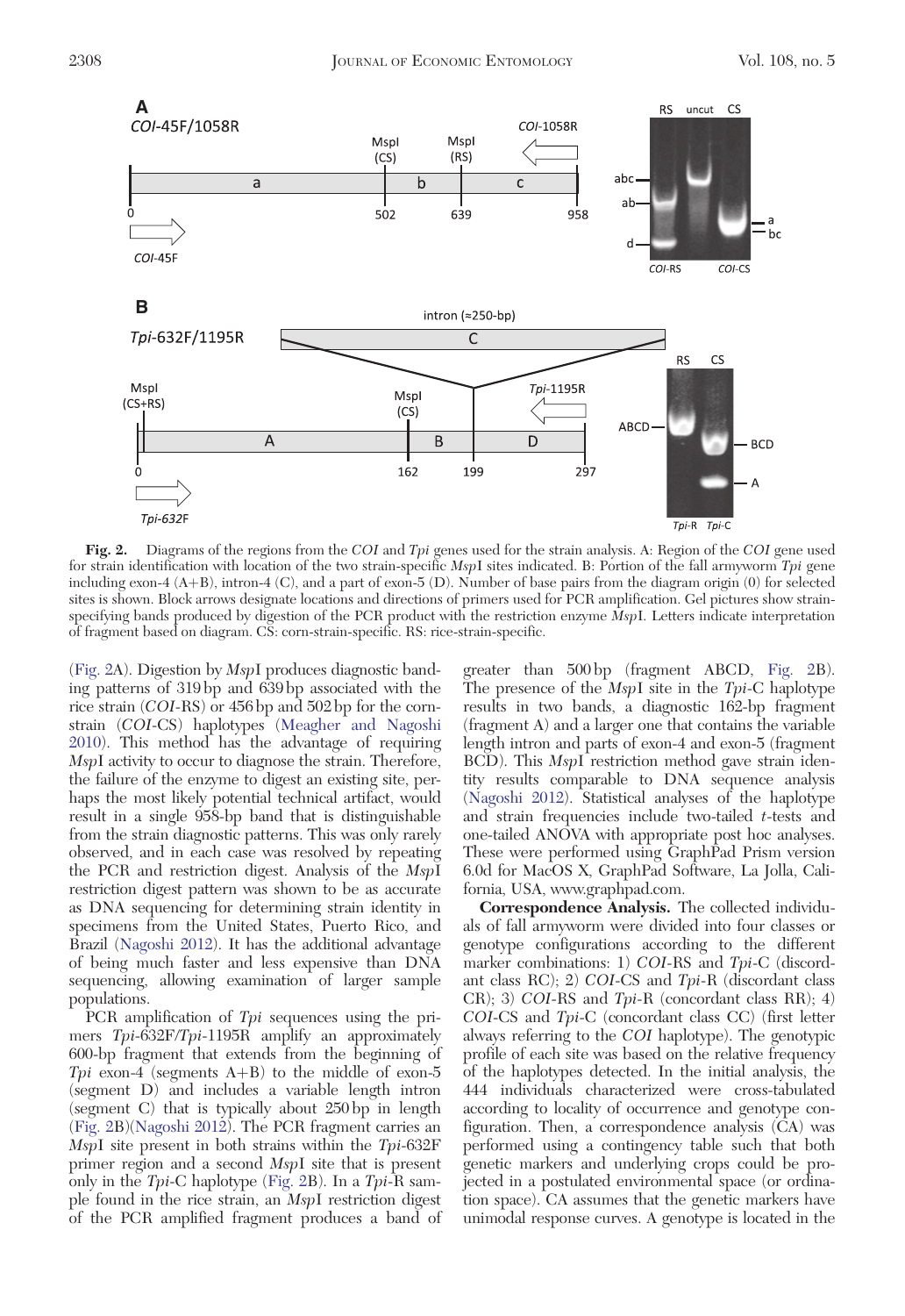<span id="page-4-0"></span>location of space where it is most frequent. The solution obtained by CA through an eigenanalysis has important mathematical properties. The first axis consists of the ordering of genetic markers and sites that produces the maximum possible correlation between markers and sites scores. Second and higher axes also have maximal site-species correlation subject to the constraint that axes are orthogonal [\(Pielou 1984](#page-10-0)). The first axis usually turns out to be related to important environmental gradients. Importantly, first axis scores of both genotypes and sites are simultaneously ordinated along the same first axis. CA was applied on our data through R package [\(Nenadic and Greenacre](#page-9-0) [2007](#page-9-0)).

Once the sequential arrangement of sites was established, we bisected the respective gradient (dictated by the genotype prevalence) into two subsets of sites base on whether the RR was in the majority (>50%) or not. The bipartition of studied localities that best agree with the two pools of sites previously polarized was identified using a simple bisector tracked on the geographical map. To track the bisector, we have carried out an original algorithm consisting of the following computational steps: 1) polygonal tessellation of the geographically projected point localities (Thiesen's polygons) and the drawing of the dual Delaunay triangulation; 2) segregation of localities into two pools of contiguous points using simple bisectors (equidistant line between dot clouds without backtracking and selfintersection) running across the Delaunay triangulation; 3) calculating the degree of agreement between the spatial and genotype bipartitions of the same data points (using a confusion matrix for that purpose) for the spatial scission induced by each bisector; and 4) selecting the bisector that best fit the classification. The algorithm itself has been coded with the R language.

### Results

Association of COI and Tpi Haplotypes. The COI and Tpi strain diagnostic markers were determined for 444 specimens, allowing a direct assessment of their association across the samples (Table 2). The concordant configurations of COI-C/Tpi-C (CC) and  $COI-R/Tpi-R$  (RR) were far more frequent than the discordant groups, representing 84% of specimens. Two-tailed paired t-test analysis of the 18 colonies showed a significant positive correlation between the COI and Tpi markers  $(r=0.84; P<0.001)$ . The COI-R/Tpi-C (RC) or COI-C/Tpi-R (CR) discordant configurations were found in all collections except at Site 1 (Table 2). The overall percentage of discordant individuals was 16% (69/444), with the frequency of the RC discordants (14%) much higher than the reciprocal CR configuration (2%). This bias was observed in collections from all plant hosts tested except for the single sampling from alfalfa, where no discordants were found [\(Fig. 3\)](#page-5-0). Discordant fall armyworms were predominantly RC regardless of host plant or the concordant genotype frequency of the population.

One simple explanation for the discordant class is that they resulted from matings between strains that

Table 2. Number and frequency of genotype configurations and agreement with host plant expectation for the different sampling sites

| Site           | Host    |                | Numbers         |                |                | Frequency |     | $\rm{Agree}^{\rm{2d}}$ |
|----------------|---------|----------------|-----------------|----------------|----------------|-----------|-----|------------------------|
|                |         | $_{\rm RR}$    | CR              | RC             | CC             | RR        | CC  |                        |
| 1              | Alfalfa | 22             | $\overline{0}$  | $\overline{0}$ | $\theta$       | 1.0       | 0.0 | Yes                    |
| 2              | Grasses | 21             | 1               | 1              | $\mathbf{0}$   | 0.9       | 0.0 | Yes                    |
| 3              | Grasses | 22             | 1               | 3              | $\theta$       | 0.8       | 0.0 | Yes                    |
| $\overline{4}$ | Grasses | 26             | $\overline{0}$  | 5              | $\overline{0}$ | 0.8       | 0.0 | Yes                    |
| 15             | Rice    | $\theta$       | $\overline{0}$  | $\overline{4}$ | 29             | 0.0       | 0.9 | No                     |
| $Avg \pm SD$   |         |                | $0.7 \pm 0.4a$  |                | $0.2 \pm 0.4$  |           |     |                        |
| 5              | Sorghum | 10             | $\overline{0}$  | $\overline{2}$ | 4              | 0.6       | 0.3 | No                     |
| 6              | Sorghum | 9              | 1               | 7              | 8              | 0.4       | 0.3 | No                     |
| 7              | Sorghum | 6              | $\overline{0}$  | 5              | 8              | 0.3       | 0.4 | No                     |
| 8              | Corn    | $\mathbf{1}$   | $\overline{0}$  | 3              | 9              | 0.1       | 0.7 | Yes                    |
| 9              | Sorghum | $\overline{0}$ | 2               | 5              | 32             | 0.0       | 0.8 | Yes                    |
| 10             | Sorghum | $\overline{0}$ | 1               | 8              | 38             | 0.0       | 0.8 | Yes                    |
| 11             | Sorghum | $\overline{0}$ | $\overline{0}$  | $\overline{4}$ | 18             | 0.0       | 0.8 | Yes                    |
| 12             | Corn    | $\overline{0}$ | $\overline{0}$  | 5              | 23             | 0.0       | 0.8 | Yes                    |
| 13             | Corn    | $\overline{0}$ | $\overline{0}$  | $\overline{4}$ | 21             | 0.0       | 0.8 | Yes                    |
| 14             | Corn    | $\theta$       | $\overline{0}$  | 2              | 12             | 0.0       | 0.9 | Yes                    |
| 16             | Corn    | $\overline{0}$ | 1               | $\mathbf{1}$   | 21             | 0.0       | 0.9 | Yes                    |
| 17             | Corn    | $\theta$       | $\overline{0}$  | 1              | 9              | 0.0       | 0.9 | Yes                    |
| 18             | Corn    | $\overline{0}$ | $\overline{0}$  | $\overline{2}$ | 26             | 0.0       | 0.9 | Yes                    |
| $Avg \pm SD$   |         |                | $0.1 \pm 0.2 b$ |                | $0.7 \pm 0.2a$ |           |     |                        |

One-way ANOVA was conducted to compare mean RR and CC frequencies in host plants associated with the two fall armyworm strains. Averages associated with different letters (a, b) are significantly different based on the Tukey's multiple comparisons post hoc test. <sup>a</sup>

Do RR and CC distributions agree with host plant?

occurred at some point in their ancestry [\(Nagoshi](#page-9-0) [2010](#page-9-0)). Support for this came from a comparison of discordant frequencies in collections with different concordant proportions. A significantly higher frequency of discordants was observed in collections where RR and CC specimens were both present (25%), which should provide more opportunities for interstrain mating, compared to those with only RR  $(16\%, P=0.047)$  or CC  $(11\%, P=0.018)$ , as determined by two-tailed, unpaired t-test analysis.

Association of Strain Markers with Plant Hosts. Based on past studies, the fall armyworm rice strain is expected to be the majority strain on rice, alfalfa, turf, and pasture grasses, while the corn strain should predominate on corn and sorghum. Of the 18 collections, 14 showed the majority COI-Tpi configuration predicted by the host plant [\(Fig. 4A](#page-6-0)). Over 80% of the specimens in each the alfalfa and grass collections were RR, while CC was present in over 65% in all six collections from corn and four of seven collections from sorghum. However, an ambiguous distribution was found in two sorghum populations (Sites 6 and 7) where neither RR nor CC reached 50%. Unexpected results were observed in the sorghum collection from Site 5, where 63% of the specimens were RR, and in the one collection from rice (Site 16), which was 88% CC. Despite these exceptions, an analysis of variance by one-way ANOVA showed that the effect of RR and CC frequency was significant  $(F = 13.85, df = 3, 32,$ P< 0.001; Table 2). Post hoc analyses using the Tukey's multiple comparison test indicated that the mean frequency of RR was significantly higher than that of CC in collections from expected rice-strain hosts (rice,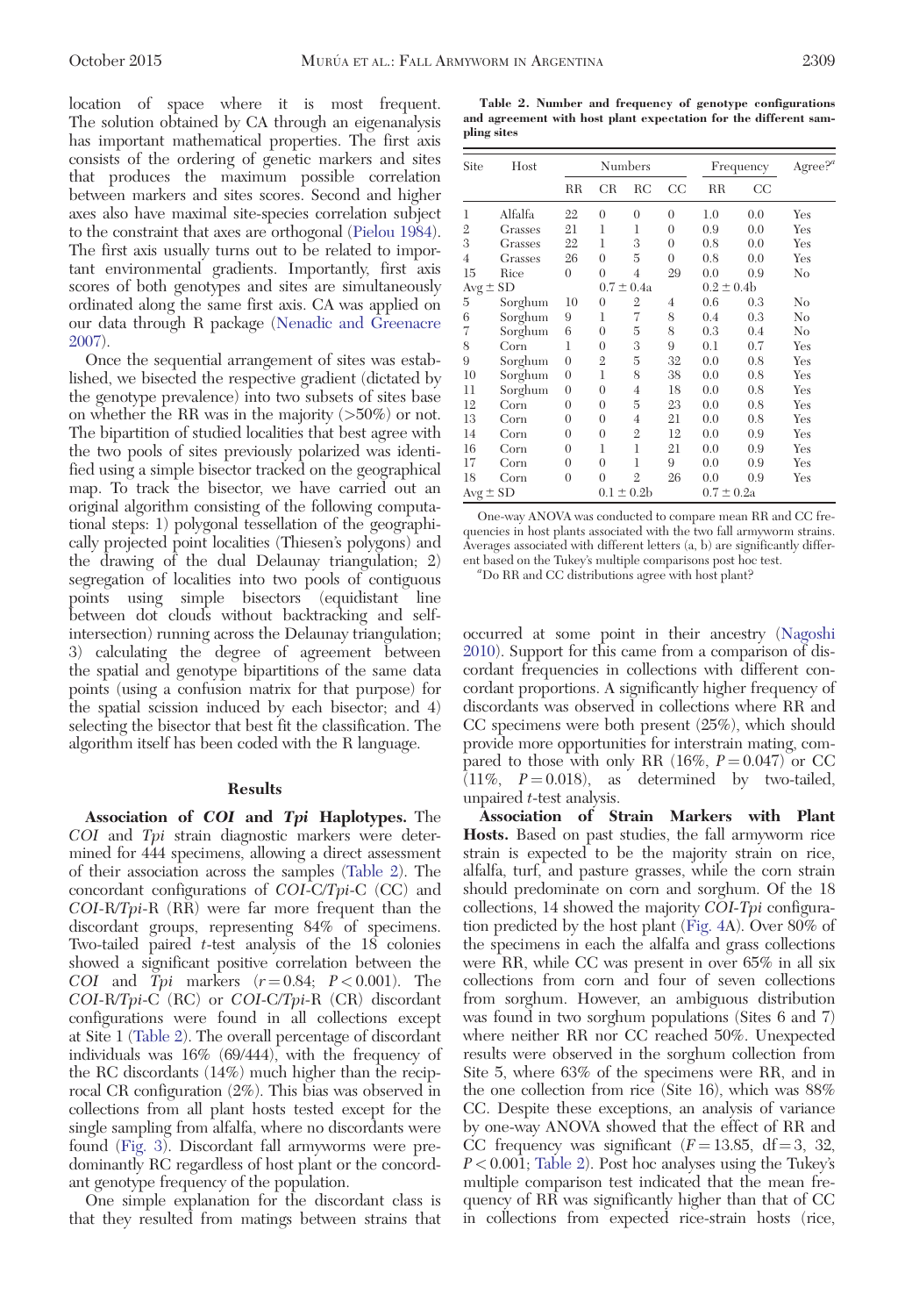<span id="page-5-0"></span>

Fig. 3. Comparison of concordant (RR and CC) and discordant (RC and CR) haplotype frequencies as observed in different host plant collections. The concordant haplotype frequencies are diagrammed as a bar graph (left y-axis). The discordant haplotype frequencies are depicted by line graphs (right y-axis).

grasses, alfalfa) and of RR found in the corn-strain hosts (sorghum, corn) (means and standard deviations in [Table 2\)](#page-4-0). Similarly, the mean frequency of CC in corn-strain hosts was significantly higher than mean frequencies of RR in corn-strain hosts or CC in ricestrain hosts. Overall, the results were consistent with expectations of strain-specific biases in plant host usage.

Generally similar results were obtained by using either the COI or Tpi markers individually, with both identifying the same 15 collections as being consistent with expectations as well as the two collections that were divergent ([Fig. 4](#page-6-0)B, C). Some differences were observed, particularly with respect to the ambiguous populations. Over 50% of the specimens from Sites 6 and 7 were COI-R, while the Tpi analysis of the same collections showed a Tpi-C majority. This opposing strain bias of the two markers was consistently observed in the other collections tested. The average COI-R frequency for the 18 populations tested was 42%, compared to 29% for the average Tpi-R frequency.

Geographical Distribution of Genotype Configurations. Correspondence analysis ordering (CA) was performed on the collections and a first axis rank based on genotype configuration frequency was calculated [\(Table 1](#page-2-0)). A CA biplot showed a clear segre-gation into two pools of sites [\(Fig 5](#page-7-0)). Sites  $1-7$  (CA rank) were located at the negative side of the first CA axis and characterized by the low prevalence  $(<\!50\%)$ of unambiguous corn strain (CC), while Sites 8-19 were clumped in a narrow range of positive values of the first CA axis and characterized by the high prevalence (>50%) of the CC genotype. This bipartition of sites corresponded to a crisp bisection of the underlying gradient. Geographically, our algorithm detected a bisector running from Northwest (NW) to Southeast (SE) between two sets of localities that were broadly consistent with the bipartition of sites established on the grounds of first CA axis [\(Fig. 6](#page-7-0)A). All sites located at the northern zone (Sites 8-11, 14-17) had a predominantly CC genotype configuration, including the two

sorghum sites (9, 11) and the single rice site (16). In comparison, the rice strain was more prevalent in the southern sites both on the expected host plants (alfalfa, pasture grasses) as well as in three of the five sorghum sites (5, 6, 7).

## **Discussion**

The strain-specific bias in the use of host plants was consistently observed in our multiple surveys of United States and Brazilian fall armyworm field populations [\(Nagoshi 2012](#page-9-0), see also [Prowell et al. 2004\)](#page-10-0). The rice strain typically predominates in pasture and turf grass habitats, making up 80% or more of the larvae collected from these locations, as identified with either the COI or Tpi markers. In comparison, the corn strain is most frequently found associated with corn and sorghum hosts, but the proportions are more variable, with an average of about 60% of the larvae from these host plants showing the corn strain diagnostic COI-C marker and almost 80% with the Tpi-C marker [\(Nagoshi 2012\)](#page-9-0). That the host plant specificities of the two strains are not absolute could be due to several reasons, including plasticity in host choice for one or both strains or compromises in the linkage between the genetic markers and strain identity because of interstrain mating.

The results of the Argentine field collections were generally consistent with our earlier study based on Argentine laboratory colonies [\(Nagoshi et al. 2012\)](#page-9-0). In both cases, the majority of collections gave COI and Tpi haplotypes consistent with the relevant host plant. When using both markers for identification, 14 of the 18 collections had the expected strain predominating based on host plant, with two collections from La Cocha, Tucumán being particularly compelling. Field collections from pasture grass (Site 4) and corn (Site 13) showed diametrically different strain proportions despite their geographical proximity, demonstrating the strong host preferences of the two strains. Differences in strain identification with the two markers occurred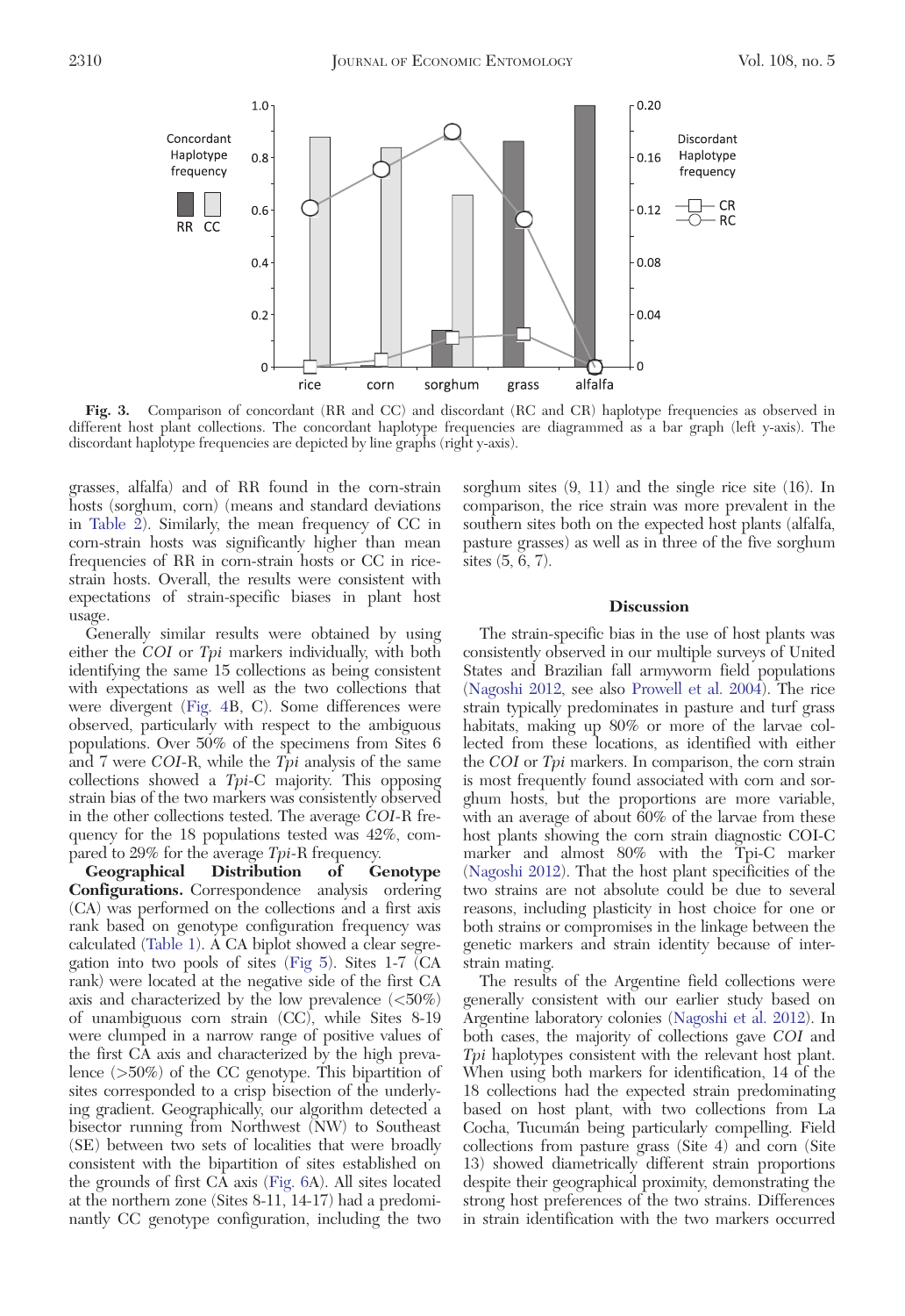<span id="page-6-0"></span>

Fig. 4. Comparisons of the concordant COI and  $Tpi$  proportions with those of the individual markers as observed in different host plant collections. A: Proportions of the concordant double marker combinations. B: Proportions of the COI strain haplotypes. C: Proportions of the Tpi strain haplotypes.

infrequently, as indicated by the low (16%) discordance rate in our 18 field collections. In only two cases would the determination of the majority strain in a collection have been affected by the choice of strain markers. Two sorghum collections (Sites 6 and 7) showed a majority rice strain using the COI marker, a majority corn strain with the Tpi marker, and no majority when diagnosed with both markers [\(Table 2\)](#page-4-0).

Of the four exceptions to the expected plant host bias, Site 15 (rice) and Site 5 (sorghum) had a majority of the opposing strain, and two others from sorghum (Sites 6 and 7) showed no RR or CC majority [\(Table](#page-4-0)

[2\)](#page-4-0). Relatively high proportions of larvae with the discordant (CR and RC) marker configurations were observed at Sites 6 (8/25) and 7 (5/19), suggesting that interstrain hybridization might contribute to the discrepancies at these locations. Significant departures from the expected strain specificity have now been documented in field collections from corn, sorghum, and rice hosts in Florida and South America [\(Nagoshi](#page-9-0) [and Meagher 2004a](#page-9-0), [Prowell et al. 2004](#page-10-0), [Nagoshi et al.](#page-9-0) [2007b\)](#page-9-0), with indications in southern Florida that such exceptions in corn may be related to seasonal effects [\(Nagoshi and Meagher 2004a](#page-9-0), [Nagoshi et al. 2006](#page-9-0)).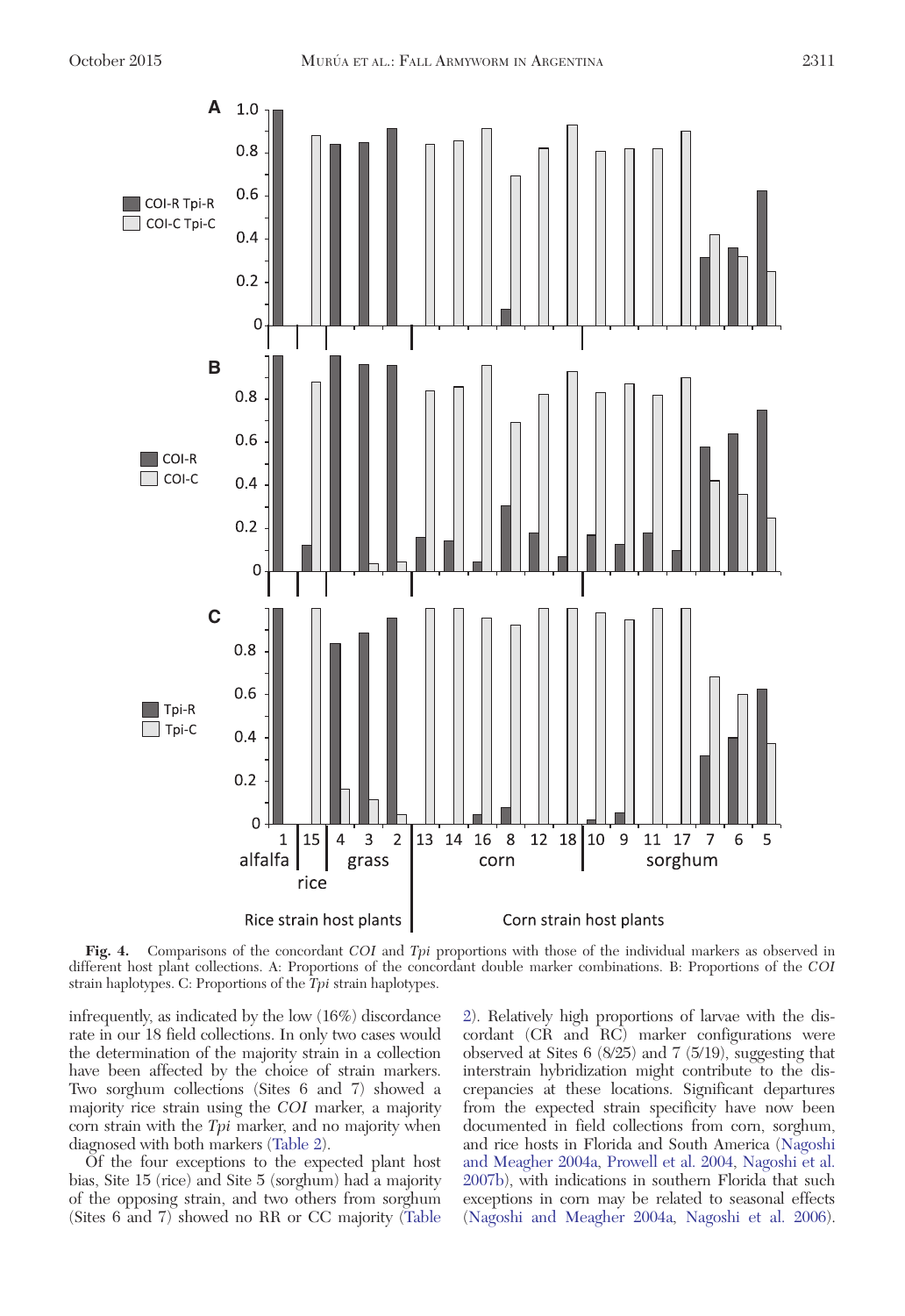<span id="page-7-0"></span>

Fig. 5. Biplot of correspondence analysis between sampling sites and genotype configurations of fall armyworm according to the different marker combinations Numbers correspond to the ranks of sites calculated from their scores in the first axis.



Fig. 6. Mapping of sampled localities with respect to genotypic configurations and climate zones. A: Delaunay's triangulation analysis applied on the sampled localities. Black dots: Collections dominated by genotypic configuration CC. Gray dots: Collections not dominated by CC. The bisector running from NW to SE segregates maximally both categories of populations. B: Bisector and sampled localities mapped relative to climate zones. Localities identified by rice-strain (square) or corn-strain (circle) plant host and whether have more than 70% RR (dark), more than 70% CC (light), or both RR and CC less than 70% (stripes). Climate zones are identified by color and number, and include subtropical mountain (1), subtropical with dry season (2), subtropical without dry season (3), temperate and humid pampas (4), arid hills and valley (5), and temperate mountain (6). Asterisks indicate collections from different plant hosts in the same location. Arrows indicate deviations from the expected strain frequency for the given host plant.

However, these incidents were relatively rare events, with the majority of collections displaying the strainspecific genetic markers consistent with the host plant. Similarly, the large majority of our collections in two years of surveys from Argentina, as well as in Brazil ([Nagoshi et al. 2007b](#page-9-0), [Machado et al. 2008\)](#page-9-0) confirm

that the strain-specific host plant preferences previously described for U.S. populations are observed throughout the Western Hemisphere.

These conclusions differ from those of two other studies of Argentina fall armyworm populations that indicated a much weaker association between the strain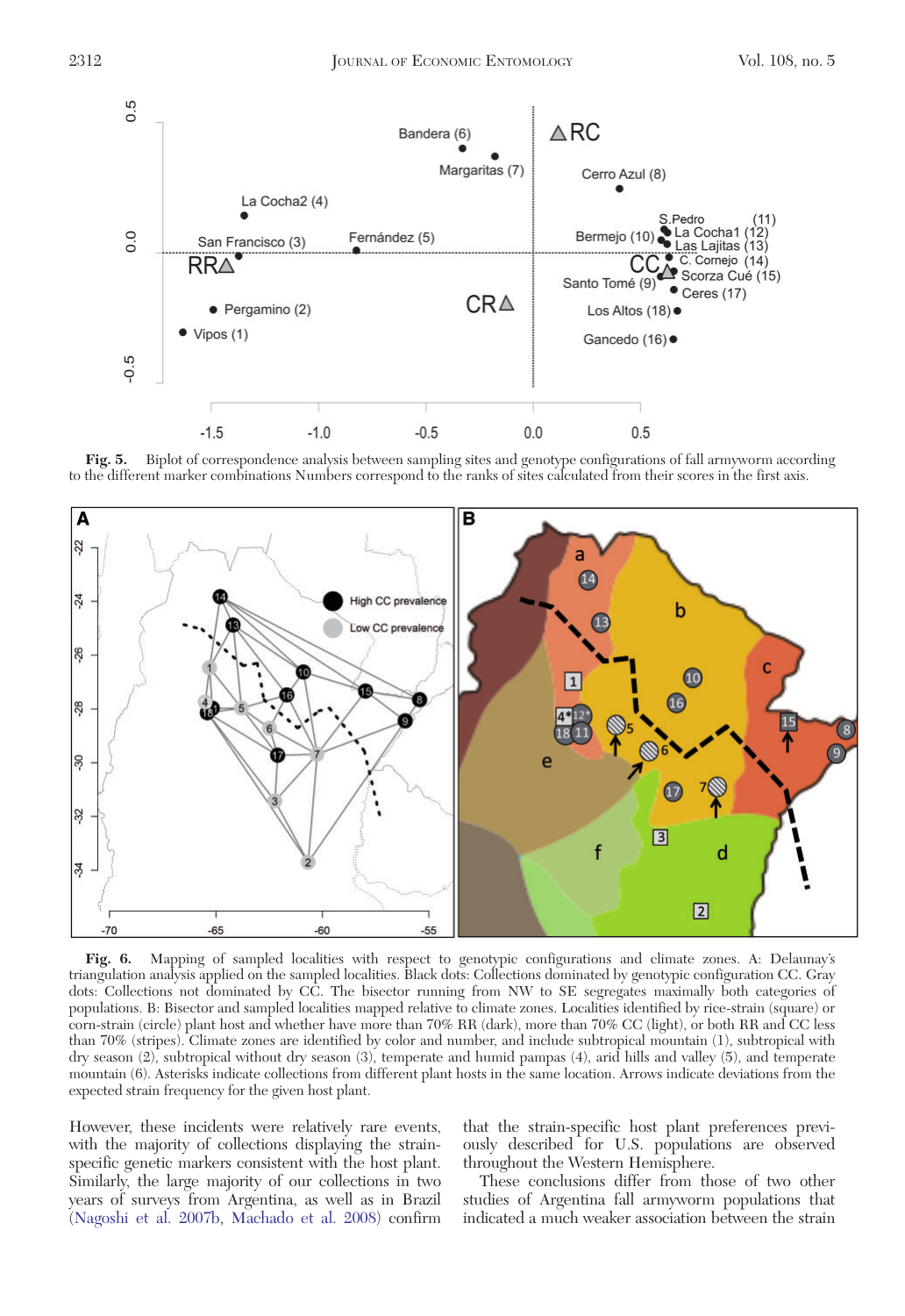<span id="page-8-0"></span>markers and host plant using COI (Juárez et al. 2012) or both COI and Tpi (Juárez et al. 2014). Most of the deviations reported involved rice as a host plant, which we note was also an exception in our study [\(Table 2](#page-4-0)). While the rice strain was originally detected on rice plants in Puerto Rico ([Pashley et al. 1985\)](#page-9-0) and was found to be the majority strain in a small number of rice fields sampled in Brazil [\(Nagoshi et al. 2007b](#page-9-0), [Machado et al. 2008\)](#page-9-0), the number of such studies are limited, largely because major fall armyworm infestations in rice are infrequent. Therefore, it is possible that strain specificity with respect to rice may be more variable than originally thought. Furthermore, because [Juarez et al. \(2012\)](#page-9-0) and [Juarez et al \(2014\)](#page-9-0) both used laboratory colonies for their analyses, the observed marker frequencies even after only a single generation under artificial conditions may not accurately reflect that of the source population. Given these observations, it is possible that most, if not all, of the disagreement between these studies and our results can be explained by our analysis of field specimens and our greater use of pasture grasses to assess rice strain host preference.

The accurate assessment of fall armyworm host plant preferences has important implications on the appropriate use of Bt-expressing crops. Naturally arising resistance to some Bt-toxins has been reported in fall armyworm with the potential for significant economic impact [\(Storer et al. 2010](#page-10-0), [Farias et al. 2014\)](#page-9-0). The primary strategy to delay the incidence of field resistance to Bt crops is the use of refuges where non-Bt host plants are grown capable of supporting an abundant susceptible pest population [\(Tabashnik et al. 2013](#page-10-0)). When Bt corn is grown intensively on large, homogeneous farms, the refuge requirement specifies conventional corn. However, refuges with alternative hosts are possible if Bt corn is grown in smaller farms with more diverse cropping systems, [\(Wu et al. 2002,](#page-10-0) [Ravi et al.](#page-10-0) [2005](#page-10-0)). In Argentina, a study that did not take into account host strains found that corn, sorghum, alfalfa, Bermudagrass, and Guinea grass appeared to support a sufficient density of fall armyworm larvae to act as a potential Bt corn refuge (Murúa et al. 2009). However, our study indicates that the corn strain fall armyworm in Argentina is unlikely to consistently use alfalfa and pasture grasses (like Bermudagrass and Guinea grass) as a host, so these will not serve as effective refuges for this pest subpopulation.

A statistical analysis of the geographical distribution of the strain haplotype frequencies identified a bisecting line running northwest to southeast ([Fig. 6B](#page-7-0)), with substantially higher RR proportions in the southern traps (46%) than in the north (1%). This was primarily due to the southern locations of the pasture grass and alfalfa collections sites that were predominantly rice strain  $(RR > 80\%)$ . Comparisons of the corn sites showed no differences between north and south; however, the sorghum collections showed 27% RR from the five southern sites compared to 0% in the two northern sites, suggesting a possibly higher rice-strain population south of the bisector. The geographical bisector broadly parallels the boundary between the mostly tropical and subtropical regions of northern Argentina with the

more temperate zones in the south [\(Fig. 6B](#page-7-0)). However, 9 of the 11 collection sites lying south of the bisector, including the five sorghum sites, are in the same climate zones as the northern sites and should therefore share similar meteorological conditions. These data indicate that the geographical distribution of the two strains is primarily determined by the availability of their preferred host plants, with no definitive evidence of a more direct effect of climatic factors.

In summary, these results based on field-collected specimens confirm our previous conclusion using laboratory-reared colonies that the fall armyworm strains in Argentina generally show the same host plant preferences as observed in the United States. This represents the largest survey of wild fall armyworm in Argentina to date, and the consistency with two similar studies from Brazil [\(Nagoshi et al. 2007b,](#page-9-0) [Machado et al. 2008](#page-9-0)) provides strong support that the host strains are present throughout the Western Hemisphere. The data also confirm that the COI and Tpi markers are accurate indicators of strain identity, either individually or together. There are small, but detectable, differences between the markers, most notably that COI tends to identify more rice strain than Tpi. But the differences are usually not large enough to alter the assessment of the majority strain for a given collection. Finally there are preliminary indications that the two fall armyworm strains may differ in their north–south distribution in Argentina, with the rice strain at higher densities in the southern regions. This probably reflects differences in the distribution of the relevant plant hosts. Additional surveys along the north–south axis comparing strain proportions in the same plant host would address this issue.

#### Acknowledgments

We thank Jean Thomas at USDA-ARS for excellent technical support and helpful comments on the manuscript, and Franco Scalora, Alejandro Vera, Carmen Urueña, Sofía Torres, and David González at EEAOC for excellent technical support and assistance in the collection of material. We also thank Lic. Eduardo Willink (EEAOC) for constructive comments on an earlier draft of the manuscript and Dr. Fernando Navarro (CONICET, Instituto Superior de Entomología Dr. Abraham Willink (INSUE), Fac. Cs. Naturales, Universidad Nacional de Tucumán) for the taxonomic identification of fall armyworm larvae and/or adults. This study was supported by EEAOC, CONI-CET, Agencia Nacional de Promoción Científica y Tecnológica (PICT #1910), USDA-ARS, Consejo de Investigaciones de la Universidad Nacional de Tucumán (CIUNT #G535/1), and the National Institute of Food and Agriculture, U.S. Department of Agriculture, under Agreement No. 2011-67003-30209. The use of trade, firm, or corporation names in this publication is for the information and convenience of the reader. Such use does not constitute an official endorsement or approval by the United States Department of Agriculture or the Agricultural Research Service of any product or service to the exclusion of others that may be suitable.

#### References Cited

Arias, L., E. E. Bejarano, E. Marquez, J. Moncada, I. Velez, and S. Uribe. 2005. Mitochondrial DNA divergence between wild and laboratory populations of Anopheles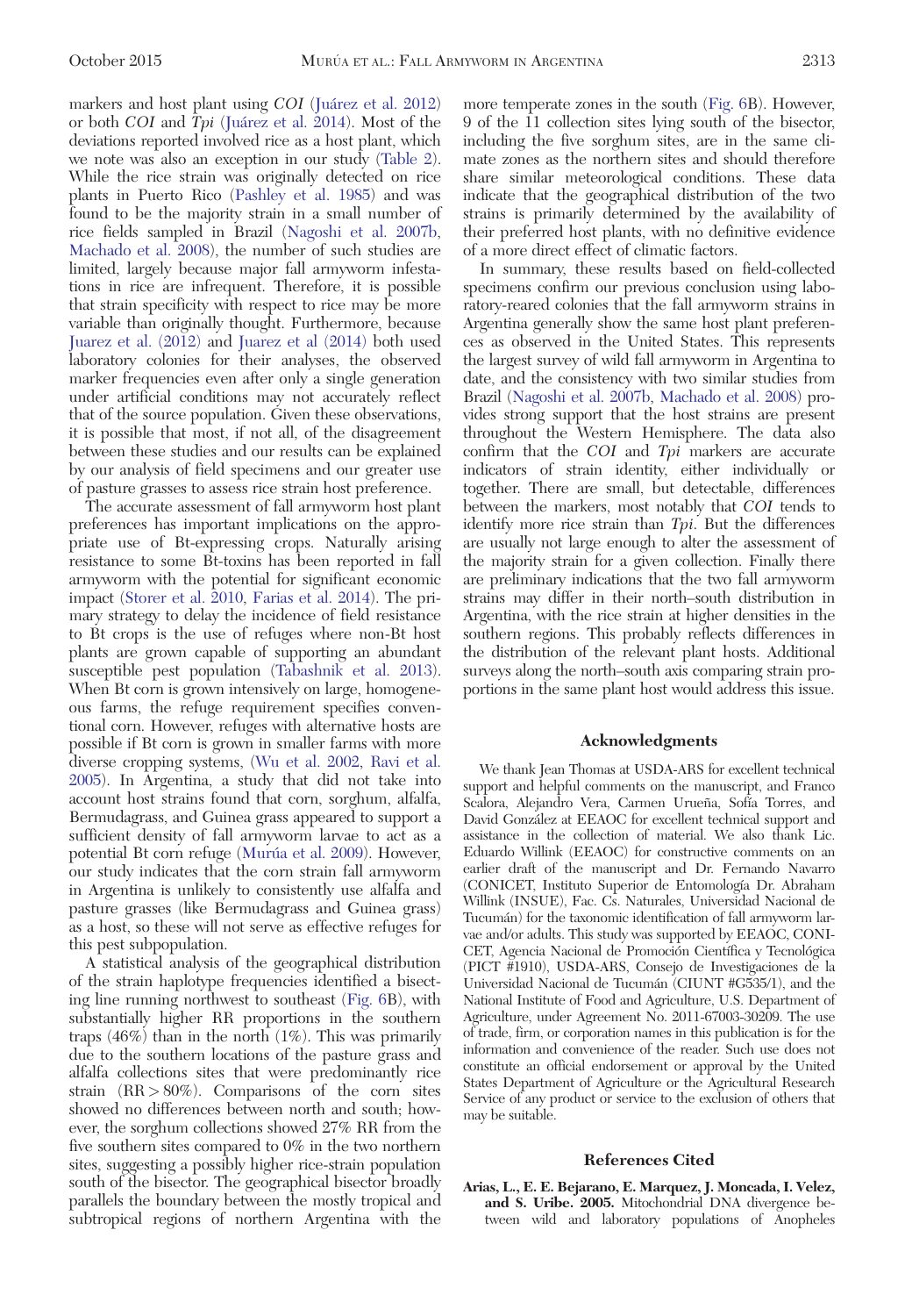<span id="page-9-0"></span>albimanus Wiedemann (Diptera: Culicidae). Neotrop. Entomol. 34: 499–506.

- Blanco, C. A., M. Portilla, J. L. Jurat-Fuentes, J. F. Sanchez, D. Viteri, P. Vega-Aquino, A. P. Teran-Vargas, A. Azuara-Dominguez, J. D. Lopez, R. Arias, et al. 2010. Susceptibility of isofamilies of Spodoptera frugiperda (Lepidoptera: Noctuidae) to Cry1Ac and Cry1Fa proteins of Bacillus thuringiensis. Southwest. Entomol. 35: 409–415.
- Bohnenblust, E., and J. Tooker, 2012. Fall armyworm as a pest of field corn. The Pennsylvania State University, State College, PA ([http://ento.psu.edu/extension/factsheets/fall](http://ento.psu.edu/extension/factsheets/fall-armyworm)[armyworm\)](http://ento.psu.edu/extension/factsheets/fall-armyworm).
- Casmuz, A., M. L. Juárez, M. G. Socías, M. G. Murúa, S. Prieto, S. Medina, E. Willink, and G. Gastaminza. 2010. Review of the host plants of fall armyworm, Spodoptera frugiperda (Lepidoptera:Noctuidae). Rev. Soc. Entomol. Argent. 69: 209–231.
- Cazmuz, A., M. L. Juárez, M. G. Socías, G. M. Murúa, S. Prieto, M. Medina, E. Willink, and G. Gastaminza. 2010. Review of the host plants of fall armyworm, Spodoptera frugiperda (Lepidoptera:Noctuidae). Revista Industrial y Agrícola de Tucumán 69: 209–231.
- Farias, J. R., D. A. Andow, R. J. Horikoshi, R. J. Sorgatto, P. Fresia, A. C. dos Santos, and C. Omoto. 2014. Fieldevolved resistance to Cry1F maize by Spodoptera frugiperda (Lepidoptera: Noctuidae) in Brazil. Crop Prot. 64: 150–158.
- Huang, F., J. A. Qureshi, R. L. Meagher, D. D. Reisig, G. P. Head, D. A. Andow, X. Z. Ni, D. Kerns, G. D. Buntin, Y. Niu, et al. 2014. Cry1F resistance in fall armyworm Spodoptera frugiperda: Single gene versus pyramided Bt maize. PLoS ONE 9.
- Juárez, M. L., M. G. Murúa, M. G. García, M. Ontivero, M. T. Vera, J. C. Vilardi, A. T. Groot, A. P. Castagnaro, G. Gastaminza, and E. Willink. 2012. Host association of Spodoptera frugiperda (Lepidoptera: Noctuidae) corn and rice strains in Argentina, Brazil, and Paraguay. J. Econ. Entomol. 105: 573–582.
- Jua´rez, M. L., G. Schofl, M. T. Vera, J. C. Vilardi, M. G. Murúa, E. Willink, S. Hanniger, D. G. Heckel, and A. T. Groot. 2014. Population structure of Spodoptera frugiperda maize and rice host forms in South America: Are they host strains? Entomol. Exp. Appl. 152: 182–199.
- Levy, H. C., A. Garcia-Maruniak, and J. E. Maruniak. 2002. Strain identification of Spodoptera frugiperda (Lepidoptera: Noctuidae) insects and cell line: PCR-RFLP of Cytochrome Oxidase Subunit I gene. Fla. Entomol. 85: 186–190.
- Liu, Y., L. Han, and M. Hou. 2015. Loss of genetic variation in laboratory colonies of *Chilo suppressalis* (Lepidoptera: Crambidae) revealed by mtochondrial and microsatellite DNA markers. Environ. Entomol. 44: 73–80.
- Lu, Y. J., and M. J. Adang. 1996. Distinguishing fall armyworm (Lepidoptera:Noctuidae) strains using a diagnostic mitochondrial DNA marker. Fla. Entomol. 79: 48–55.
- Lu, Y. J., G. D. Kochert, D. J. Isenhour, and M. J. Adang. 1994. Molecular characterization of a strain-specific repeated DNA sequence in the fall armyworm Spodoptera frugiperda (Lepidoptera: Noctuidae). Insect Mol. Biol. 3: 123–130.
- Luginbill, P. 1928. The fall armyworm. U.S. Dept. Agric. Tech. Bull. 34: 1–91.
- Machado, V., M. Wunder, V. D. Baldissera, J. V. Oliveira, L. M. Fiuza, and R. N. Nagoshi. 2008. Molecular characterization of host strains of Spodoptera frugiperda (Lepidoptera: Noctuidae) in southern Brazil. Ann. Entomol. Soc. Am. 101: 619–626.
- McMichael, M., and D. P. Prowell. 1999. Differences in amplified fragment-length polymorphisms in fall armyworm

(Lepidoptera: Noctuidae) host strains. Ann. Entomol. Soc. Am. 92: 175–181.

- Meagher, R. L., and R. N. Nagoshi. 2010. Identification of fall armyworm (Lepidoptera: Noctuidae) host strains based on male-derived spermatophores. Fla. Entomol. 93: 191–197.
- Murúa, M. G., M. L. Juárez, S. Prieto, G. Gastaminza, and E. Willink. 2009. Distribución temporal y espacial de poblaciones de Spodoptera frugiperda (Smith) (Lep.: Noctuidae) en diferentes hospederos en provincias del norte de Argentina. Revista Industrial y Agrícola de Tucumán 86: 25–36.
- Nagoshi, R. N. 2010. The fall armyworm Triose phosphate isomerase (Tpi) gene as a marker of strain identity and interstrain mating. Ann. Entomol. Soc. Am. 103: 283–292.
- Nagoshi, R. N. 2012. Improvements in the identification of strains facilitate population studies of fall armyworm subgroups. Ann. Entomol. Soc. Am. 105: 351–358.
- Nagoshi, R. N., and R. Meagher. 2003. Fall armyworm FR sequences map to sex chromosomes and their distribution in the wild indicate limitations in interstrain mating. Insect Mol. Biol. 12: 453–458.
- Nagoshi, R. N., and R. L., Meagher 2004a. Behavior and distribution of the two fall armyworm host strains in Florida. Fla. Entomol. 87: 440–449.
- Nagoshi, R. N., and R. L. Meagher. 2004b. Seasonal distribution of fall armyworm (Lepidoptera : Noctuidae) host strains in agricultural and turf grass habitats. Environ. Entomol. 33: 881–889.
- Nagoshi, R. N., R. L. Meagher, G. Nuessly, and D. G. Hall. 2006. Effects of fall armyworm (Lepidoptera: Noctuidae) interstrain mating in wild populations. Environ. Entomol. 35: 561–568.
- Nagoshi, R. N., J. J. Adamczyk, R. L. Meagher, J. Gore, and R. Jackson. 2007a. Using stable isotope analysis to examine fall armyworm (Lepidoptera:Noctuidae) host strains in a cotton habitat. J. Econ. Entomol. 100: 1569–1576.
- Nagoshi, R. N., P. Silvie, R. L. Meagher, J. Lopez, and V. Machados. 2007b. Identification and comparison of fall armyworm (Lepidoptera: Noctuidae) host strains in Brazil, Texas, and Florida. Ann. Entomol. Soc. Am. 100: 394–402.
- Nagoshi, R. N., J. Brambila, and R. L. Meagher. 2011. Use of DNA barcodes to identify invasive armyworm Spodoptera species in Florida. J. Insect Sci. 11: 154.
- Nagoshi, R. N., M. G. Murua, M. Hay-Roe, M. L. Juarez, E. Willink, and R. L. Meagher. 2012. Genetic characterization of fall armyworm (Lepidoptera: Noctuidae) host strains in Argentina. J. Econ. Entomol. 105: 418–428.
- Nenadic, O., and M. Greenacre. 2007. Correspondence analysis in R, with two- and three-dimensional graphics: The CA package. J Stat Softw 20.
- Pashley, D. P. 1986. Host-associated genetic differentiation in fall armyworm (Lepidoptera, Noctuidae) - a sibling species complex. Ann. Entomol. Soc. Am. 79: 898–904.
- Pashley, D. P. 1988. Quantitative genetics, development, and physiological adaptation in host strains of fall armyworm. Evolution 42: 93–102.
- Pashley, D. P. 1989. Host-associated differentiation in armyworms (Lepidoptera: Noctuidae): An allozymic and mitochondrial DNA perspective, pp. 103–114. In H. D. Loxdale and J. der Hollander (eds.), Electrophoretic studies on agricultural pests. Oxford University Press, Oxford, United Kingdom.
- Pashley, D. P., S. J. Johnson, and A. N. Sparks. 1985. Genetic population structure of migratory moths: The fall armyworm (Lepidoptera: Noctuidae). Ann. Entomol. Soc. Am. 78: 756–762.
- Perdiguero, J. S., J. M. Barral, and M. V. de Stacul. 1967. Aspectos biológicos de plagas de maíz de la región chaqueña. Evaluación de daño. Boletín (46). INTA - Estación